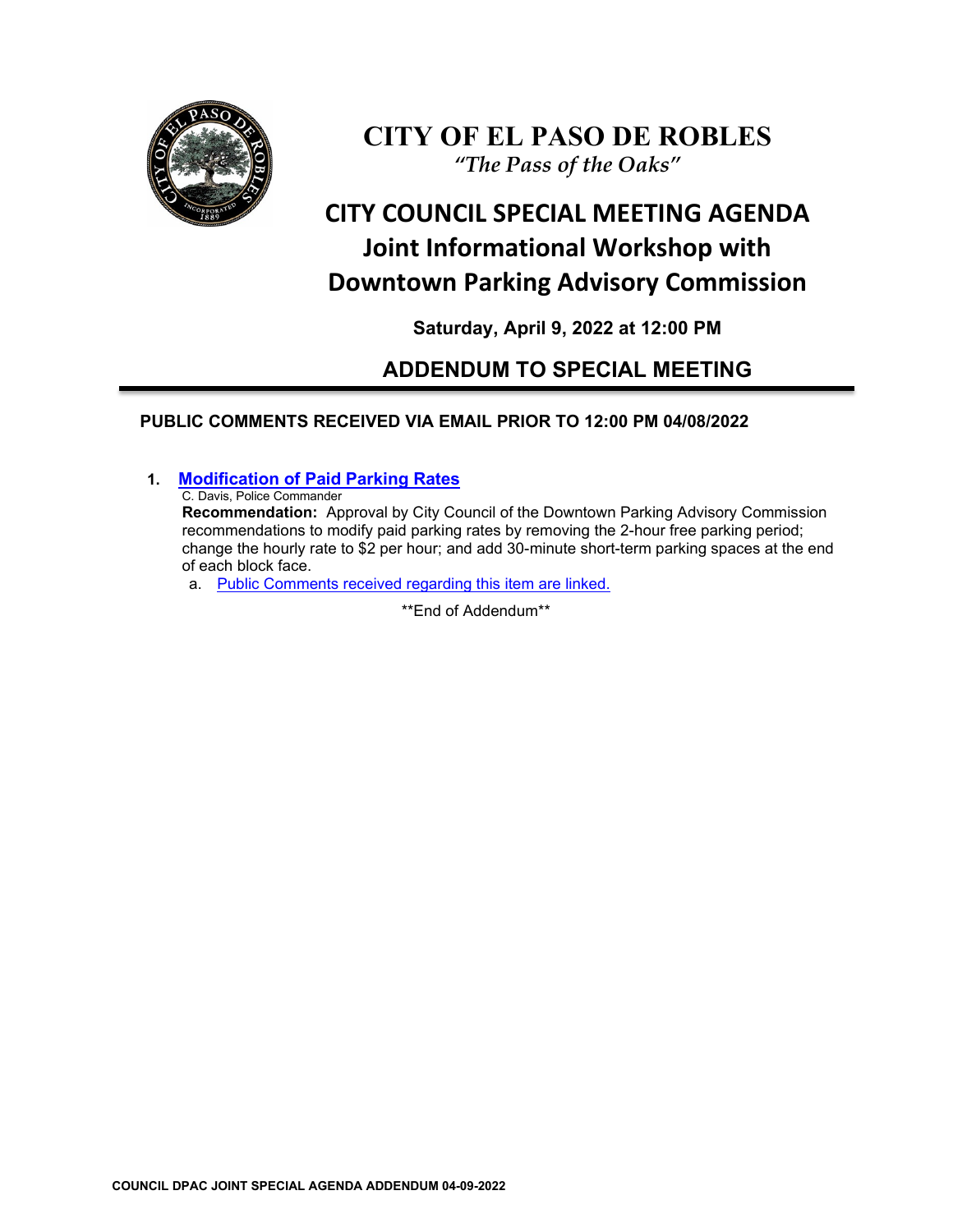

## **CITY OF EL PASO DE ROBLES** *"The Pass of the Oaks"*

# **CITY COUNCIL SPECIAL MEETING AGENDA Joint Informational Workshop with Downtown Parking Advisory Commission Saturday, April 9, 2022 at 12:00 PM**

#### **Location: Library/Conference Center Council Chamber 1000 Spring Street, Paso Robles**

The City has returned to hybrid public meetings pursuant to AB 361, which allows for a deviation from the teleconference rules required by the Ralph M. Brown Act. Residents now have the option to attend the meeting in person or to participate remotely.

To participate remotely, residents can livestream the meeting at [www.prcity.com/youtube,](http://www.prcity.com/youtube) and call **(805)865-7276** to provide public comment via phone. The phone line will open just prior to the start of the meeting and remain open throughout the meeting to ensure the opportunity to comment on each item heard by the Council. Written public comments can be submitted via email to [cityclerk@prcity.com](mailto:cityclerk@prcity.com) after the agenda is posted and prior to 12:00 noon on the day prior to the Special Council meeting to be posted as an addendum to the Agenda. If submitting written comments in advance of the meeting, please note the agenda item by number or name.

City Council meetings will be [live-streamed](https://www.youtube.com/channel/UCxElWtI1YhkPr6KI552RDuw) during the meeting and also available to play later on [YouTube](https://www.youtube.com/channel/UCxElWtI1YhkPr6KI552RDuw) by accessing the following link: [www.prcity.com/youtube](http://www.prcity.com/youtube) .

#### **12:00 PM – CALL TO ORDER**

#### **ROLL CALL**

**CITY COUNCIL:** Councilmembers Maria Garcia, Steve Gregory, John Hamon, Fred Strong, and Mayor Steven Martin

**DOWNTOWN PARKING ADVISORY COMMISSION:** Commissioners Susie Apkarian, Susanne Anshen, Kristin Casillas, Gina Fitzpatrick, John Roush, and Mike Talen

#### **PLEDGE OF ALLEGIANCE**

#### **STAFF INTRODUCTIONS**

#### **PUBLIC COMMENT**

Public comment for Special Meetings is limited to agenda items only and an opportunity will be provided for each agenda items when each item is called. Please see above for how to provide public comments.

#### **DISCUSSION**

#### **1. [Modification of Paid Parking Rates](https://www.prcity.com/DocumentCenter/View/33536/April-9-2022-City-Council-Special-Agenda-Item-01-PDF)**

C. Davis, Police Commander **Recommendation:** Approval by City Council of the Downtown Parking Advisory Commission recommendations to modify paid parking rates by removing the 2-hour free parking period; change the hourly rate to \$2 per hour; and add 30-minute short-term parking spaces at the end of each block face.

#### **ROLL CALL VOTE**